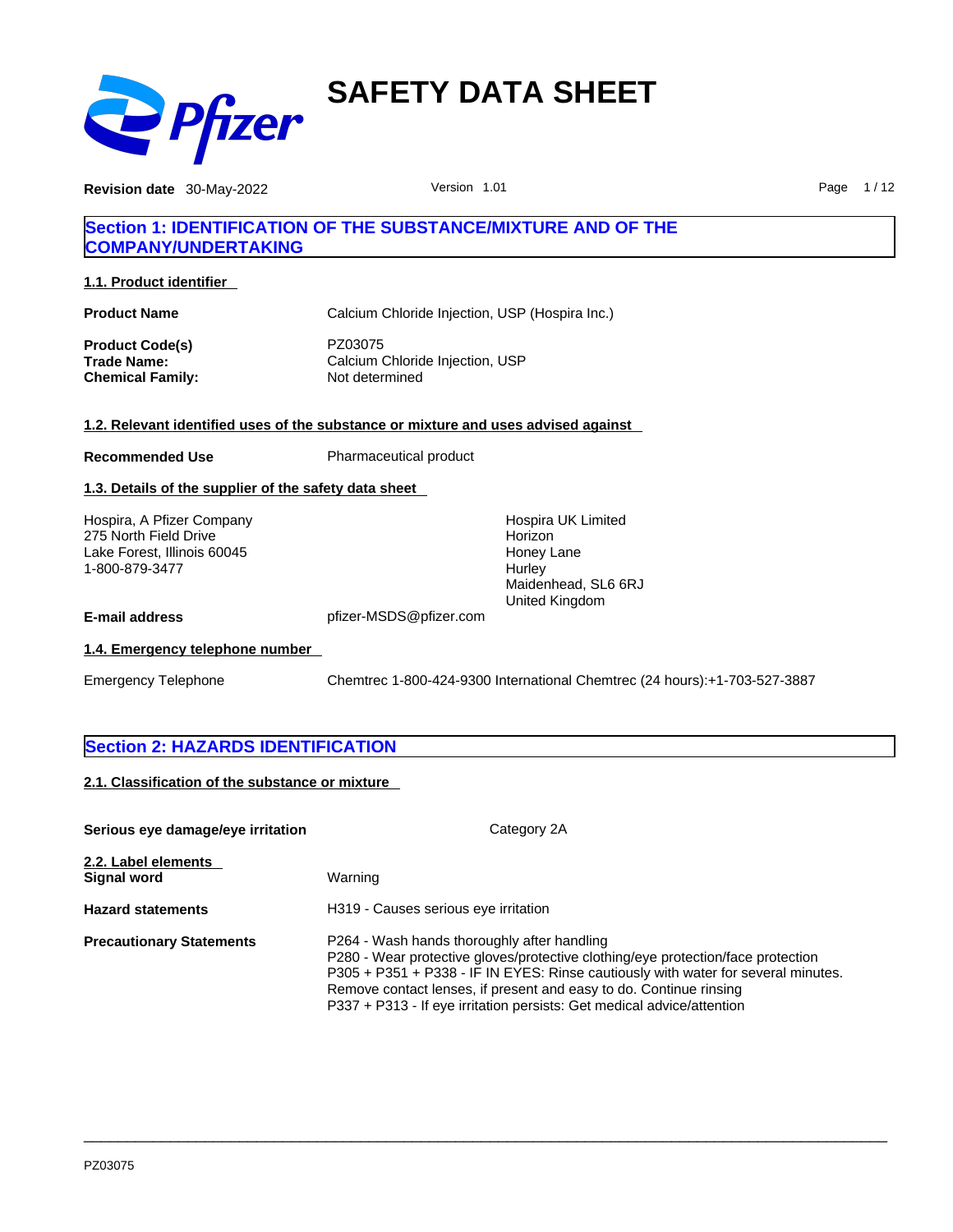\_\_\_\_\_\_\_\_\_\_\_\_\_\_\_\_\_\_\_\_\_\_\_\_\_\_\_\_\_\_\_\_\_\_\_\_\_\_\_\_\_\_\_\_\_\_\_\_\_\_\_\_\_\_\_\_\_\_\_\_\_\_\_\_\_\_\_\_\_\_\_\_\_\_\_\_\_\_\_\_\_\_\_\_\_\_\_\_\_\_\_\_\_ Product Name Calcium Chloride Injection, USP (Hospira Inc.) Page 2 / 12 Revision date 30-May-2022 Version 1.01



**Other hazards An Occupational Exposure Value has been established for one or more of the ingredients** (see Section 8).

**Note:** This document has been prepared in accordance with standards for workplace safety, which require the inclusion of all known hazards of the product or its ingredients regardless of the potential risk. The precautionary statements and warnings included may not apply in all cases. Your needs may vary depending upon the potential for exposure in your workplace.

## **Section 3: COMPOSITION/INFORMATION ON INGREDIENTS**

#### **3.1 Substances Substances** Not applicable

## **3.2 Mixtures**

| Hazardous                                    |          |                                        |            |                                                                                |                                                                                                                                                                  |                      |                         |
|----------------------------------------------|----------|----------------------------------------|------------|--------------------------------------------------------------------------------|------------------------------------------------------------------------------------------------------------------------------------------------------------------|----------------------|-------------------------|
| Chemical name                                | Weight-% | <b>REACH</b><br>Registration<br>Number | EC No      | Classification<br>according to<br>Regulation<br>(EC) No.<br>1272/2008<br>[CLP] | Specific<br>concentration<br>limit (SCL)                                                                                                                         | M-Factor             | M-Factor<br>(long-term) |
| Calcium chloride<br><b>USP</b><br>10035-04-8 | 10       |                                        | Not Listed | Eye Irrit 2A<br>(H319)                                                         | <b>Not Listed</b>                                                                                                                                                | No data<br>available | No data<br>available    |
| Sodium hydroxide<br>1310-73-2                | $***$    |                                        | 215-185-5  | Skin Corr.1A<br>(H314)                                                         | Eye Irrit. $2::$<br>$0.5\% < = C < 2\%$<br>Skin Corr. 1A<br>$\therefore$ C>=5%<br>Skin Corr, 1B<br>$:: 2\% < = C < 5\%$<br>Skin Irrit. 2:<br>$0.5\% < = C < 2\%$ | No data<br>available | No data<br>available    |
| + Hydrochloric Acid<br>7647-01-0             | $**$     |                                        | 231-595-7  | Acute Tox. 3<br>(H331)<br>Skin Corr, 1A<br>(H314)<br>Press, Gas                | Eye Irrit. $2::$<br>10% <= C< 25%<br>Skin Corr, 1B<br>$\therefore$ C>=25%<br>Skin Irrit. 2:<br>10% <= C< 25%<br>STOT SE 3 ::<br>$C = 10%$                        | No data<br>available | No data<br>available    |
| NonHazardous                                 |          |                                        |            |                                                                                |                                                                                                                                                                  |                      |                         |
| Chemical name                                | Weight-% | <b>REACH</b><br>Registration<br>Number | EC No      | Classification<br>according to<br>Regulation<br>(EC) No.                       | Specific<br>concentration<br>limit (SCL)                                                                                                                         | M-Factor             | M-Factor<br>(long-term) |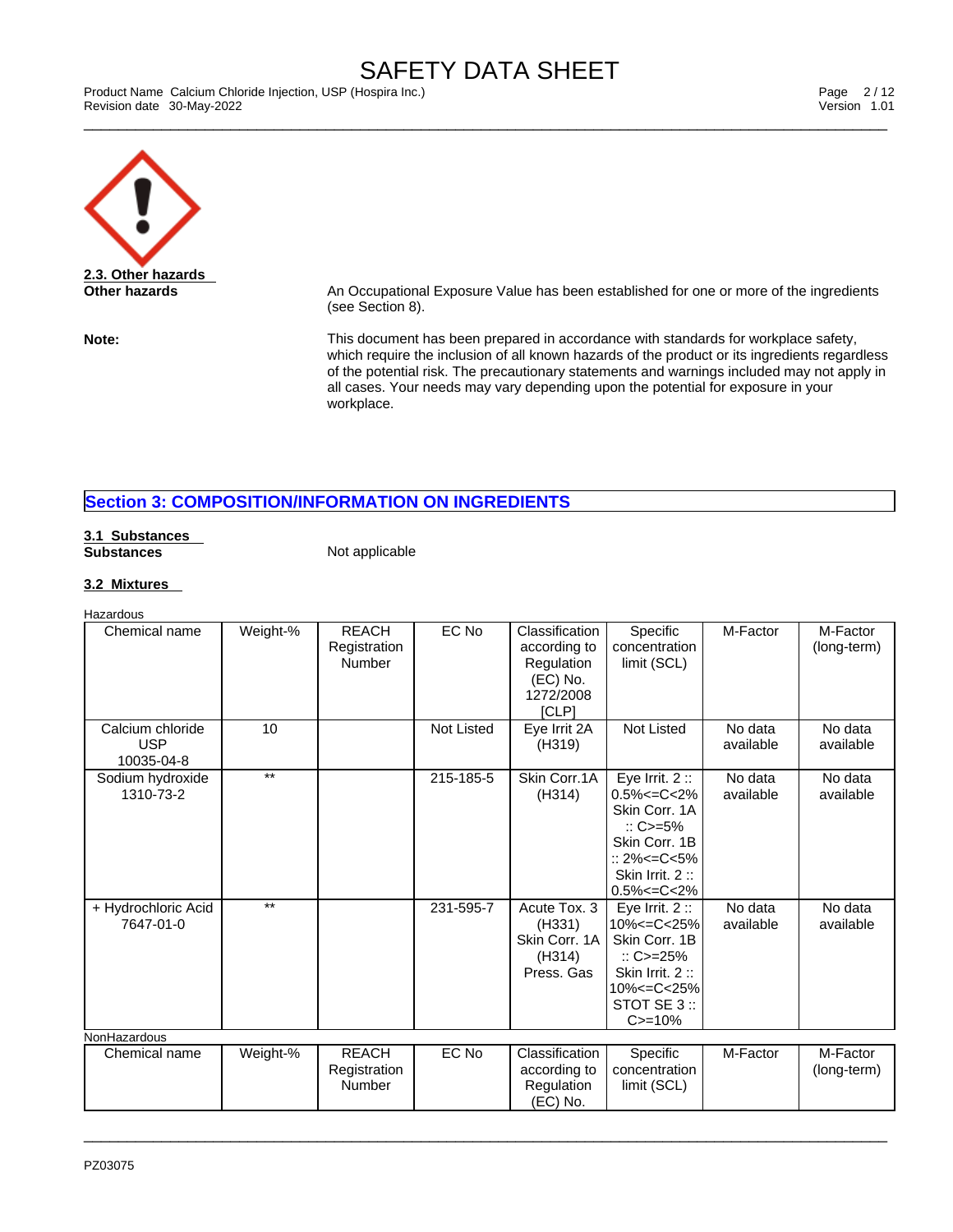\_\_\_\_\_\_\_\_\_\_\_\_\_\_\_\_\_\_\_\_\_\_\_\_\_\_\_\_\_\_\_\_\_\_\_\_\_\_\_\_\_\_\_\_\_\_\_\_\_\_\_\_\_\_\_\_\_\_\_\_\_\_\_\_\_\_\_\_\_\_\_\_\_\_\_\_\_\_\_\_\_\_\_\_\_\_\_\_\_\_\_\_\_ Product Name Calcium Chloride Injection, USP (Hospira Inc.) Page 3 / 12 Revision date 30-May-2022 Version 1.01

|                    |  |           | 1272/2008<br>[CLP]   |                   |                      |                      |
|--------------------|--|-----------|----------------------|-------------------|----------------------|----------------------|
| Water<br>7732-18-5 |  | 231-791-2 | No data<br>available | <b>Not Listed</b> | No data<br>available | No data<br>available |

#### **Full text of H- and EUH-phrases: see section 16**

*Acute Toxicity Estimate No information available* 

| Chemical name                      | Oral LD50 | Dermal LD50       | Inhalation LC50 - 4        | I Inhalation LC50 - 4 I | Inhalation LC50 - 4 |
|------------------------------------|-----------|-------------------|----------------------------|-------------------------|---------------------|
|                                    |           |                   | hour - dust/mist -<br>ma/L | hour - vapor - mg/L     | hour - gas - ppm    |
| Water<br>7732-18-5                 | 89838.9   | No data available | No data available          | No data available       | No data available   |
| Calcium chloride USP<br>10035-04-8 | 1000      | No data available | No data available          | No data available       | No data available   |
| Sodium hydroxide<br>1310-73-2      | 325       | 1350              | No data available          | No data available       | No data available   |
| + Hydrochloric Acid<br>7647-01-0   | 238       | 5010              | No data available          | No data available       | 563.3022            |

**Additional information** \* Proprietary \*\* to adjust pH

Ingredient(s) indicated as hazardous have been assessed under standards for workplace safety. In accordance with 29 CFR 1910.1200, the exact percentage composition of this mixture has been withheld as a trade secret. Non-hazardous ingredients provided for completeness.

**Section 4: FIRST AID MEASURES** 

## **4.1. Description of first aid measures**

| <b>Inhalation</b>                                                | Move to fresh air. If discomfort occurs, get medical attention.                                                                                                                          |  |  |  |  |  |
|------------------------------------------------------------------|------------------------------------------------------------------------------------------------------------------------------------------------------------------------------------------|--|--|--|--|--|
| Eye contact                                                      | Flush eye(s) immediately with plenty of water. If irritation occurs or persists, get medical<br>attention.                                                                               |  |  |  |  |  |
| <b>Skin contact</b>                                              | Rinse with plenty of water. If skin irritation persists, call a physician.                                                                                                               |  |  |  |  |  |
| Ingestion                                                        | Never give anything by mouth to an unconscious person. Wash out mouth with water. Do<br>not induce vomiting unless directed by medical personnel. Seek medical attention<br>immediately. |  |  |  |  |  |
| 4.2. Most important symptoms and effects, both acute and delayed |                                                                                                                                                                                          |  |  |  |  |  |
| Most important symptoms and<br>effects                           | For information on potential signs and symptoms of exposure, See Section 2 - Hazards<br>Identification and/or Section 11 - Toxicological Information.                                    |  |  |  |  |  |

 $\_$  ,  $\_$  ,  $\_$  ,  $\_$  ,  $\_$  ,  $\_$  ,  $\_$  ,  $\_$  ,  $\_$  ,  $\_$  ,  $\_$  ,  $\_$  ,  $\_$  ,  $\_$  ,  $\_$  ,  $\_$  ,  $\_$  ,  $\_$  ,  $\_$  ,  $\_$  ,  $\_$  ,  $\_$  ,  $\_$  ,  $\_$  ,  $\_$  ,  $\_$  ,  $\_$  ,  $\_$  ,  $\_$  ,  $\_$  ,  $\_$  ,  $\_$  ,  $\_$  ,  $\_$  ,  $\_$  ,  $\_$  ,  $\_$  ,

**4.3. Indication of any immediate medical attention and special treatment needed**

**Note to physicians** None.

## **Section 5: FIRE-FIGHTING MEASURES**

**5.1. Extinguishing media**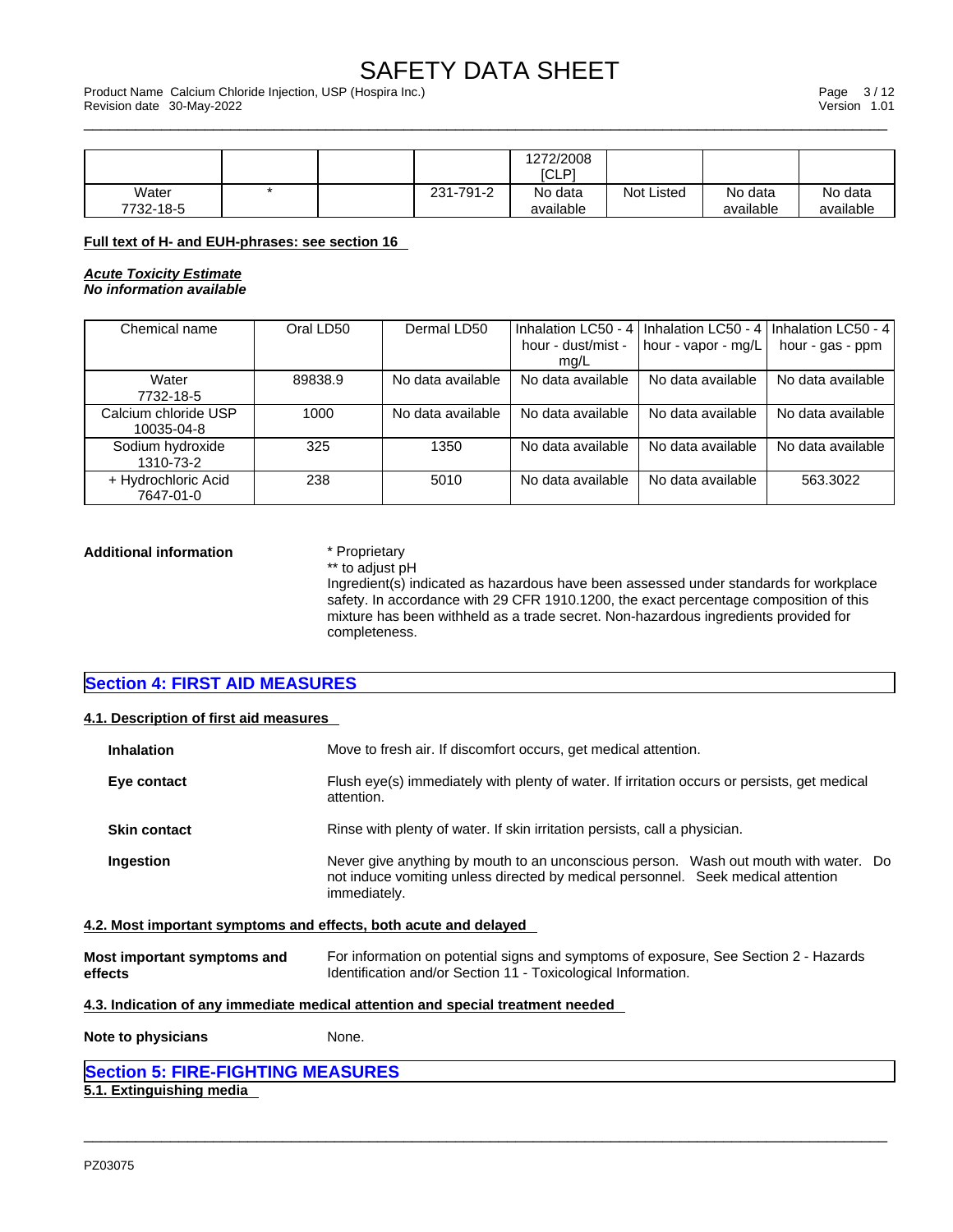\_\_\_\_\_\_\_\_\_\_\_\_\_\_\_\_\_\_\_\_\_\_\_\_\_\_\_\_\_\_\_\_\_\_\_\_\_\_\_\_\_\_\_\_\_\_\_\_\_\_\_\_\_\_\_\_\_\_\_\_\_\_\_\_\_\_\_\_\_\_\_\_\_\_\_\_\_\_\_\_\_\_\_\_\_\_\_\_\_\_\_\_\_ Product Name Calcium Chloride Injection, USP (Hospira Inc.) Page 4 / 12 Revision date 30-May-2022 Version 1.01

| <b>Suitable Extinguishing Media</b>                                                                                                   | As for primary cause of fire.                                                                                                                                                       |  |  |  |  |
|---------------------------------------------------------------------------------------------------------------------------------------|-------------------------------------------------------------------------------------------------------------------------------------------------------------------------------------|--|--|--|--|
| 5.2. Special hazards arising from the substance or mixture                                                                            |                                                                                                                                                                                     |  |  |  |  |
| Specific hazards arising from the<br>chemical                                                                                         | Not applicable.                                                                                                                                                                     |  |  |  |  |
| <b>Hazardous combustion products</b><br>Formation of toxic gases is possible during heating or fire. May include products of chlorine |                                                                                                                                                                                     |  |  |  |  |
| 5.3. Advice for firefighters                                                                                                          |                                                                                                                                                                                     |  |  |  |  |
| Special protective equipment for<br>fire-fighters                                                                                     | Firefighters should wear self-contained breathing apparatus and full firefighting turnout<br>gear. Use personal protection equipment.                                               |  |  |  |  |
| <b>Section 6: ACCIDENTAL RELEASE MEASURES</b>                                                                                         |                                                                                                                                                                                     |  |  |  |  |
|                                                                                                                                       | 6.1. Personal precautions, protective equipment and emergency procedures                                                                                                            |  |  |  |  |
| <b>Personal precautions</b>                                                                                                           | Personnel involved in clean-up should wear appropriate personal protective equipment (see<br>Section 8). Minimize exposure.                                                         |  |  |  |  |
| For emergency responders                                                                                                              | Use personal protection recommended in Section 8.                                                                                                                                   |  |  |  |  |
| <b>6.2. Environmental precautions</b>                                                                                                 |                                                                                                                                                                                     |  |  |  |  |
| <b>Environmental precautions</b>                                                                                                      | Place waste in an appropriately labeled, sealed container for disposal. Care should be<br>taken to avoid environmental release.                                                     |  |  |  |  |
| 6.3. Methods and material for containment and cleaning up                                                                             |                                                                                                                                                                                     |  |  |  |  |
| <b>Methods for containment</b><br>Methods for cleaning up                                                                             | Prevent further leakage or spillage if safe to do so.<br>Contain the source of spill if it is safe to do so. Collect spill with absorbent material. Clean<br>spill area thoroughly. |  |  |  |  |
| Prevention of secondary hazards                                                                                                       | Clean contaminated objects and areas thoroughly observing environmental regulations.                                                                                                |  |  |  |  |
| 6.4. Reference to other sections                                                                                                      |                                                                                                                                                                                     |  |  |  |  |
| <b>Reference to other sections</b>                                                                                                    | See section 8 for more information. See section 13 for more information.                                                                                                            |  |  |  |  |
| <b>Section 7: HANDLING AND STORAGE</b>                                                                                                |                                                                                                                                                                                     |  |  |  |  |

## **7.1. Precautions for safe handling**

## **Advice on safe handling**

Avoid breathing vapor or mist. Avoid contact with eyes, skin and clothing. When handling, use appropriate personal protective equipment (see Section 8). Wash thoroughly after handling. Releases to the environment should be avoided. Review and implement appropriate technical and procedural waste water and waste disposal measures to prevent occupational exposure or environmental releases. Potential points of process emissions of this material to the atmosphere should be controlled with dust collectors, HEPA filtration systems or other equivalent controls.

 $\_$  ,  $\_$  ,  $\_$  ,  $\_$  ,  $\_$  ,  $\_$  ,  $\_$  ,  $\_$  ,  $\_$  ,  $\_$  ,  $\_$  ,  $\_$  ,  $\_$  ,  $\_$  ,  $\_$  ,  $\_$  ,  $\_$  ,  $\_$  ,  $\_$  ,  $\_$  ,  $\_$  ,  $\_$  ,  $\_$  ,  $\_$  ,  $\_$  ,  $\_$  ,  $\_$  ,  $\_$  ,  $\_$  ,  $\_$  ,  $\_$  ,  $\_$  ,  $\_$  ,  $\_$  ,  $\_$  ,  $\_$  ,  $\_$  ,

**General hygiene considerations** Handle in accordance with good industrial hygiene and safety practice.

## **7.2. Conditions for safe storage, including any incompatibilities**

**Storage Conditions** Store as directed by product packaging. Do not refrigerate.

## **7.3. Specific end use(s)**

**Specific use(s)** Pharmaceutical product.

## **Section 8: EXPOSURE CONTROLS/PERSONAL PROTECTION**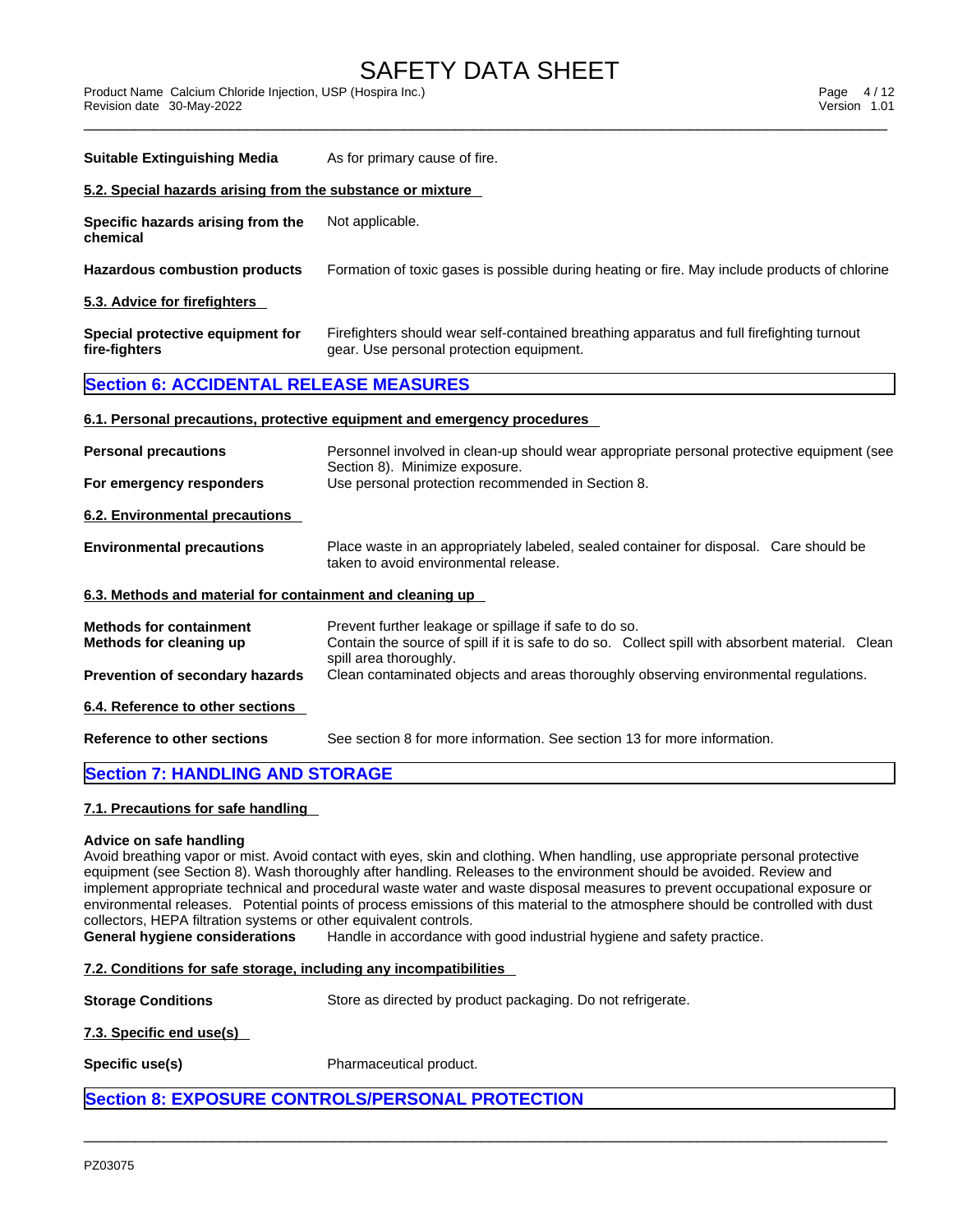#### **8.1. Control parameters**

## **Exposure Limits**

Refer to available public information for specific member state Occupational Exposure Limits.

### **Sodium hydroxide**

ACGIH OEL (Ceiling) 2 mg/m<sup>3</sup><br>ACGIH TLV Ceiling: *2* ACGIH TLV  $\qquad \qquad \qquad \qquad \qquad \text{Ceiling: } 2 \text{ mg/m}^3$ <br>Austria  $\qquad \qquad \qquad \qquad \qquad \qquad \qquad \qquad \qquad \qquad \qquad \text{Q ma/m}^3$ 

Bulgaria 2.0 mg/m<sup>3</sup><br>Czech Republic and the set of the contract of the contract of the contract of the contract of the contract of t Czech Republic

Ireland STEL: 2 mg/m<sup>3</sup> Ceiling Limit Value 2 mg/m<sup>3</sup> Latvia 2008 and 2009 and 2009 and 2009 and 2009 and 2009 and 2009 and 2009 and 2009 and 2009 and 2009 and 2009  $\sim 0.5$  mg/m<sup>3</sup> Poland STEL: 1 mg/m<sup>3</sup>

Switzerland 2 mg/m<sup>3</sup>

OSHA PEL 2 mg/m<sup>3</sup>

United Kingdom STEL: 2 mg/m<sup>3</sup> **+ Hydrochloric Acid** ACGIH OEL (Ceiling) 2 ppm ACGIH TLV Ceiling: 2 ppm Austria 5 ppm

Czech Republic 8 mg/m<sup>3</sup>

European Union **TWA:** 5 ppm

Austria  $\sim$  2 mg/m $^3$ STEL 4 mg/m<sup>3</sup> Ceiling: 2 mg/m<sup>3</sup> Denmark Ceiling: 2 mg/m<sup>3</sup> Estonia  $1 \text{ mg/m}^3$ STEL: 2 mg/m<sup>3</sup> Finland Ceiling: 2 mg/m<sup>3</sup> France  $\qquad \qquad 2 \text{ mg/m}^3$ Hungary  $1 \text{ mg/m}^3$ STEL: 2 mg/m<sup>3</sup> 0.5 mg/m<sup>3</sup> Romania  $\rm 1 \, m g/m^3$ STEL: 3 mg/m<sup>3</sup> Slovakia  $\sim$  2 mg/m $^3$ Spain Spain Spain Stell: 2 mg/m<sup>3</sup> STEL: 2 mg/m<sup>3</sup> (vacated) Ceiling: 2 mg/m<sup>3</sup> 8 mg/ $m<sup>3</sup>$ STEL 10 ppm STEL 15 mg/m<sup>3</sup> Bulgaria **Bulgaria** STEL: 10 ppm STEL: 15.0 mg/m<sup>3</sup> 5 ppm 8.0 mg/m<sup>3</sup> Ceiling: 15 mg/m<sup>3</sup> Denmark Ceiling: 5 ppm Ceiling: 8 mg/m<sup>3</sup> Estonia 5 ppm 8 mg/ $m<sup>3</sup>$ STEL: 10 ppm STEL: 15 mg/m<sup>3</sup> TWA: 8 mg/m<sup>3</sup> STEL: 10 ppm STEL: 15 mg/m<sup>3</sup> Finland STEL: 5 ppm

STEL: 7.6 mg/m<sup>3</sup>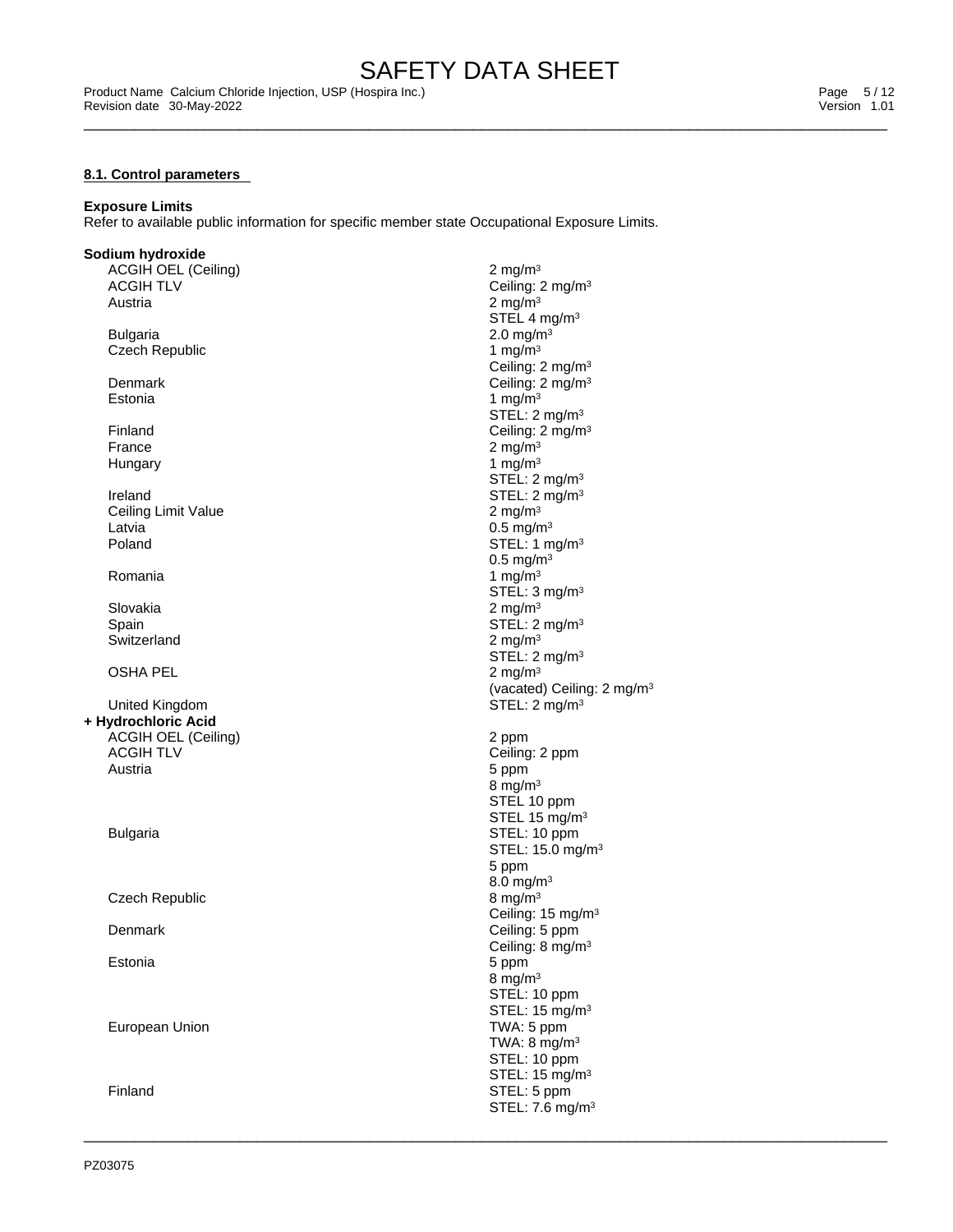Product Name Calcium Chloride Injection, USP (Hospira Inc.)<br>
Revision date 30-May-2022<br>
Version 1.01 Revision date 30-May-2022

| Germany                                   | 2 ppm<br>$3.0$ mg/m <sup>3</sup>                                                                                                            |
|-------------------------------------------|---------------------------------------------------------------------------------------------------------------------------------------------|
|                                           | Ceiling / Peak: 4 ppm                                                                                                                       |
| Germany                                   | Ceiling / Peak: 6 mg/m <sup>3</sup><br>2 ppm                                                                                                |
|                                           | $3$ mg/m <sup>3</sup>                                                                                                                       |
| Hungary                                   | 8 mg/m $3$                                                                                                                                  |
|                                           | STEL: 16 mg/m <sup>3</sup>                                                                                                                  |
| Ireland                                   | 8 mg/m $3$<br>5 ppm                                                                                                                         |
|                                           | STEL: 10 ppm                                                                                                                                |
|                                           | STEL: 15 mg/m <sup>3</sup>                                                                                                                  |
| Italy                                     | 5 ppm                                                                                                                                       |
|                                           | 8 mg/m $3$<br>STEL: 10 ppm                                                                                                                  |
|                                           | STEL: 15 mg/m <sup>3</sup>                                                                                                                  |
| Ceiling Limit Value                       | 2 ppm                                                                                                                                       |
|                                           | $3.0 \text{ mg/m}^3$                                                                                                                        |
| Latvia                                    | 5 ppm                                                                                                                                       |
|                                           | 8 mg/m $3$<br>STEL: 10 ppm                                                                                                                  |
|                                           | STEL: 15 mg/m <sup>3</sup>                                                                                                                  |
| Netherlands                               | 8 mg/m $3$                                                                                                                                  |
|                                           | STEL: 15 mg/m <sup>3</sup>                                                                                                                  |
| Poland                                    | STEL: 10 mg/m <sup>3</sup>                                                                                                                  |
| Romania                                   | 5 mg/ $m3$                                                                                                                                  |
|                                           | 5 ppm<br>8 mg/m $3$                                                                                                                         |
|                                           | STEL: 10 ppm                                                                                                                                |
|                                           | STEL: 15 mg/m <sup>3</sup>                                                                                                                  |
| Russia                                    | MAC: 5 mg/m <sup>3</sup>                                                                                                                    |
| Slovakia                                  | 5 ppm                                                                                                                                       |
| Spain                                     | 8.0 mg/m <sup>3</sup><br>5 ppm                                                                                                              |
|                                           | 7.6 mg/m $3$                                                                                                                                |
|                                           | STEL: 10 ppm                                                                                                                                |
|                                           | STEL: 15 mg/m <sup>3</sup>                                                                                                                  |
| Switzerland                               | 2 ppm                                                                                                                                       |
|                                           | $3$ mg/m <sup>3</sup>                                                                                                                       |
|                                           | STEL: 4 ppm<br>STEL: 6 mg/m <sup>3</sup>                                                                                                    |
| U.S. - OSHA - Final PELs - Ceiling Limits | 5 ppm                                                                                                                                       |
|                                           | $7 \text{ mg/m}^3$                                                                                                                          |
| <b>OSHA PEL</b>                           | (vacated) Ceiling: 5 ppm                                                                                                                    |
|                                           | (vacated) Ceiling: 7 mg/m <sup>3</sup>                                                                                                      |
|                                           | Ceiling: 5 ppm<br>Ceiling: 7 mg/m <sup>3</sup>                                                                                              |
| United Kingdom                            | TWA: 1 ppm                                                                                                                                  |
|                                           | TWA: $2 \text{ mg/m}^3$                                                                                                                     |
|                                           | STEL: 5 ppm                                                                                                                                 |
|                                           | STEL: 8 mg/m <sup>3</sup>                                                                                                                   |
| <b>Pfizer Occupational Exposure Band</b>  |                                                                                                                                             |
| (OEB) Statement:                          | The purpose of the Occupational Exposure Band (OEB) classification system is to separate                                                    |
|                                           | substances into different Hazard categories when the available data are sufficient to do so,                                                |
|                                           | but inadequate to establish an Occupational Exposure Limit (OEL). The OEB given is based                                                    |
|                                           | upon an analysis of all currently available data; as such, this value may be subject to<br>revision when new information becomes available. |
|                                           |                                                                                                                                             |

 $\_$  ,  $\_$  ,  $\_$  ,  $\_$  ,  $\_$  ,  $\_$  ,  $\_$  ,  $\_$  ,  $\_$  ,  $\_$  ,  $\_$  ,  $\_$  ,  $\_$  ,  $\_$  ,  $\_$  ,  $\_$  ,  $\_$  ,  $\_$  ,  $\_$  ,  $\_$  ,  $\_$  ,  $\_$  ,  $\_$  ,  $\_$  ,  $\_$  ,  $\_$  ,  $\_$  ,  $\_$  ,  $\_$  ,  $\_$  ,  $\_$  ,  $\_$  ,  $\_$  ,  $\_$  ,  $\_$  ,  $\_$  ,  $\_$  ,

## **Calcium chloride USP**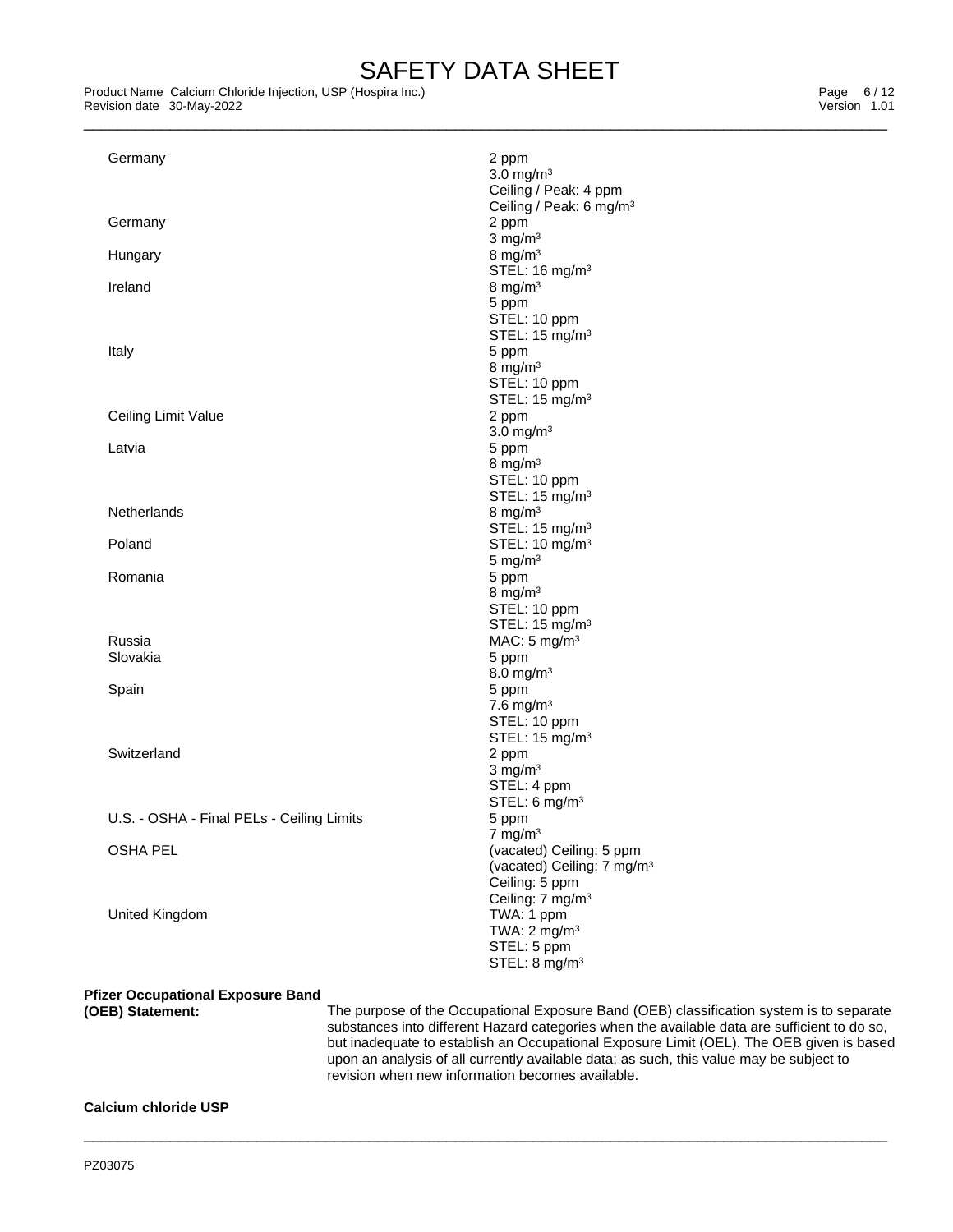Product Name Calcium Chloride Injection, USP (Hospira Inc.)<br>
Revision date 30-May-2022<br>
Version 1.01 Revision date 30-May-2022

| <b>Pfizer Occupational Exposure</b><br>Band (OEB):<br>8.2. Exposure controls | OEB 2 - Severe Eye Irritant (control exposure to the range of 100ug/m <sup>3</sup> to < 1000ug/m <sup>3</sup> ,<br>provide additional precautions to protect from skin contact)                                                                                                                                                                                                                                             |
|------------------------------------------------------------------------------|-----------------------------------------------------------------------------------------------------------------------------------------------------------------------------------------------------------------------------------------------------------------------------------------------------------------------------------------------------------------------------------------------------------------------------|
| <b>Engineering controls</b>                                                  | Engineering controls should be used as the primary means to control exposures. General<br>room ventilation is adequate unless the process generates dust, mist or fumes. Keep<br>airborne contamination levels below the exposure limits listed above in this section.                                                                                                                                                      |
| <b>Environmental exposure controls</b>                                       | No information available.                                                                                                                                                                                                                                                                                                                                                                                                   |
| Personal protective equipment                                                | Contact your safety and health professional or safety equipment supplier for assistance in<br>selecting the correct protective clothing/equipment based on an assessment of the<br>workplace conditions, other chemicals used or present in the workplace and specific<br>operational processes. Refer to applicable national standards and regulations in the<br>selection and use of personal protective equipment (PPE). |
| <b>Eye/face protection</b>                                                   | Wear safety glasses or goggles if eye contact is possible. (Eye protection must meet the<br>standards in accordance with EN166, ANSI Z87.1 or international equivalent.).                                                                                                                                                                                                                                                   |
| <b>Hand protection</b>                                                       | Impervious gloves (e.g. Nitrile, etc.) are recommended if skin contact with drug product is<br>possible and for bulk processing operations. (Protective gloves must meet the standards in<br>accordance with EN374, ASTM F1001 or international equivalent.).                                                                                                                                                               |
| Skin and body protection                                                     | Impervious protective clothing is recommended if skin contact with drug product is possible<br>and for bulk processing operations. (Protective clothing must meet the standards in<br>accordance with EN13982, ANSI 103 or international equivalent.).                                                                                                                                                                      |
| <b>Respiratory protection</b>                                                | Under normal conditions of use, if the applicable Occupational Exposure Limit (OEL) is<br>exceeded, wear an appropriate respirator with a protection factor sufficient to control<br>exposures to below the OEL (e.g. particulate respirator with a half mask, P3 filter).<br>(Respirators must meet the standards in accordance with EN140, EN143, ASTM F2704-10)<br>or international equivalent.).                        |
|                                                                              |                                                                                                                                                                                                                                                                                                                                                                                                                             |

**General hygiene considerations** Handle in accordance with good industrial hygiene and safety practice.

## **Section 9: PHYSICAL AND CHEMICAL PROPERTIES**

| 9.1. Information on basic physical and chemical properties |                           |
|------------------------------------------------------------|---------------------------|
| <b>Physical state</b>                                      | Liquid                    |
| <b>Color</b>                                               | Colourless                |
| Odor                                                       | No information available. |
| <b>Odor threshold</b>                                      | No information available  |
| Molecular formula                                          | Mixture                   |
| <b>Molecular weight</b>                                    | Mixture                   |
| <b>Property</b>                                            | <b>Values</b>             |
| рH                                                         | $5.5 - 7.5$               |
| Melting point / freezing point                             | No data available         |
| Boiling point / boiling range                              |                           |
| <b>Flash point</b>                                         | No information available  |
| <b>Evaporation rate</b>                                    | No data available         |
| Flammability (solid, gas)                                  | No data available         |
| <b>Flammability Limit in Air</b>                           |                           |
| <b>Upper flammability limit:</b>                           | No data available         |
| Lower flammability limit:                                  | No data available         |
| Vapor pressure                                             | No data available         |
|                                                            |                           |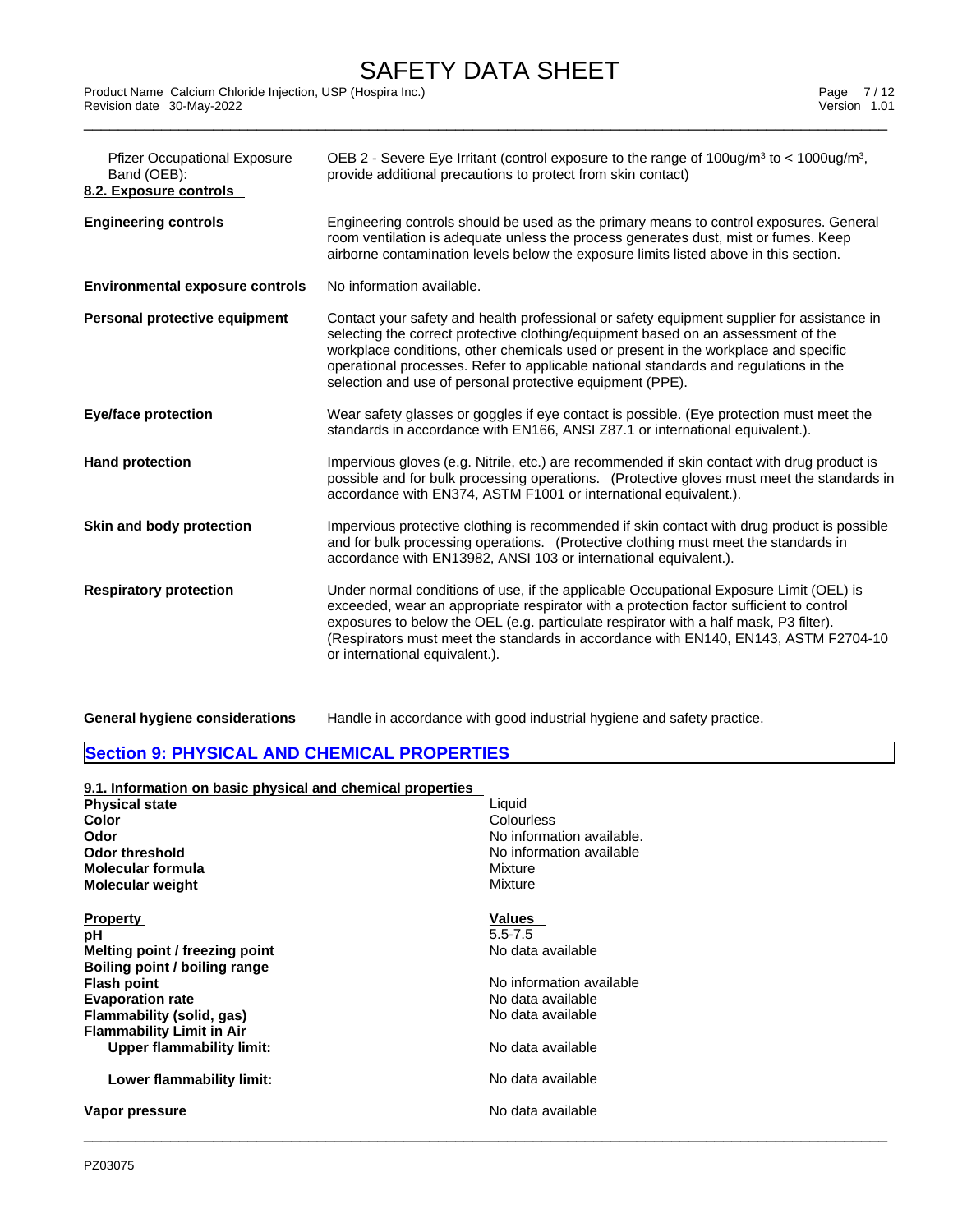\_\_\_\_\_\_\_\_\_\_\_\_\_\_\_\_\_\_\_\_\_\_\_\_\_\_\_\_\_\_\_\_\_\_\_\_\_\_\_\_\_\_\_\_\_\_\_\_\_\_\_\_\_\_\_\_\_\_\_\_\_\_\_\_\_\_\_\_\_\_\_\_\_\_\_\_\_\_\_\_\_\_\_\_\_\_\_\_\_\_\_\_\_ Product Name Calcium Chloride Injection, USP (Hospira Inc.) Page 8 / 12 Revision date 30-May-2022 Version 1.01

**Explosive properties Explosive properties No information available Vapor density and the set of the control of the Vapor density and the Vapor density of the Vapor Section America<br>Relative density and the Vapor Section American Section American Section American Section American Section A Relative density No data as a set of the contract of the Soluble** Modata and Modata and Modata and Modata and Modata and Modata and Modata and Modata and Modata and Modata and Modata and Modata and Modata and Modata and **Water solubility and the solution of the Soluble Soluble Soluble Soluble** Soluble Soluble Soluble Soluble Soluble Soluble Soluble Soluble Soluble Soluble Soluble Soluble Soluble Soluble Soluble Soluble Soluble Soluble Sol **Solubility(ies)**<br> **Partition coefficient**<br> **Partition coefficient Partition coefficient**<br> **Autoignition temperature**<br> **Autoignition temperature**<br> **Autoignition temperature Autoignition temperature**<br> **Decomposition temperature**<br> **Decomposition temperature**<br> **No data available Decomposition temperature Kinematic viscosity No data available No data available Dynamic viscosity No data available No data available No data available Particle characteristics Particle Size No information available No information available Particle Size Distribution**

No information available

**9.2. Other information**

No information available

**9.2.1. Information with regard to physical hazard classes** No information available **Oxidizing properties** None

#### **9.2.2. Other safety characteristics** No information available

## **Section 10: STABILITY AND REACTIVITY**

| 10.1. Reactivity<br><b>Reactivity</b>                      | No data available.              |
|------------------------------------------------------------|---------------------------------|
| 10.2. Chemical stability                                   |                                 |
| <b>Stability</b>                                           | Stable under normal conditions. |
| <b>Explosion data</b>                                      |                                 |
| <b>Sensitivity to Mechanical Impact No data available.</b> |                                 |
| <b>Sensitivity to Static Discharge</b>                     | No data available.              |

**10.3. Possibility of hazardous reactions Possibility of hazardous reactions** No information available. **10.4. Conditions to avoid Conditions to avoid** 

**10.5. Incompatible materials Incompatible materials** 

**10.6. Hazardous decomposition products Hazardous decomposition products** Thermal decomposition products may include. Hydrogen chloride gas. chlorine.

## **Section 11: TOXICOLOGICAL INFORMATION**

## **11.1. Information on hazard classes as defined in Regulation (EC) No 1272/2008**

**General Information:** The information included in this section describes the potential hazards of the individual ingredients **Short term** May cause eye irritation (based on components)

 $\_$  ,  $\_$  ,  $\_$  ,  $\_$  ,  $\_$  ,  $\_$  ,  $\_$  ,  $\_$  ,  $\_$  ,  $\_$  ,  $\_$  ,  $\_$  ,  $\_$  ,  $\_$  ,  $\_$  ,  $\_$  ,  $\_$  ,  $\_$  ,  $\_$  ,  $\_$  ,  $\_$  ,  $\_$  ,  $\_$  ,  $\_$  ,  $\_$  ,  $\_$  ,  $\_$  ,  $\_$  ,  $\_$  ,  $\_$  ,  $\_$  ,  $\_$  ,  $\_$  ,  $\_$  ,  $\_$  ,  $\_$  ,  $\_$  ,

## **Acute Toxicity: (Species, Route, End Point, Dose)**

## **Calcium chloride USP**

Rat Oral LD50 2301 mg/kg Mouse Oral LD50 1940 mg/kg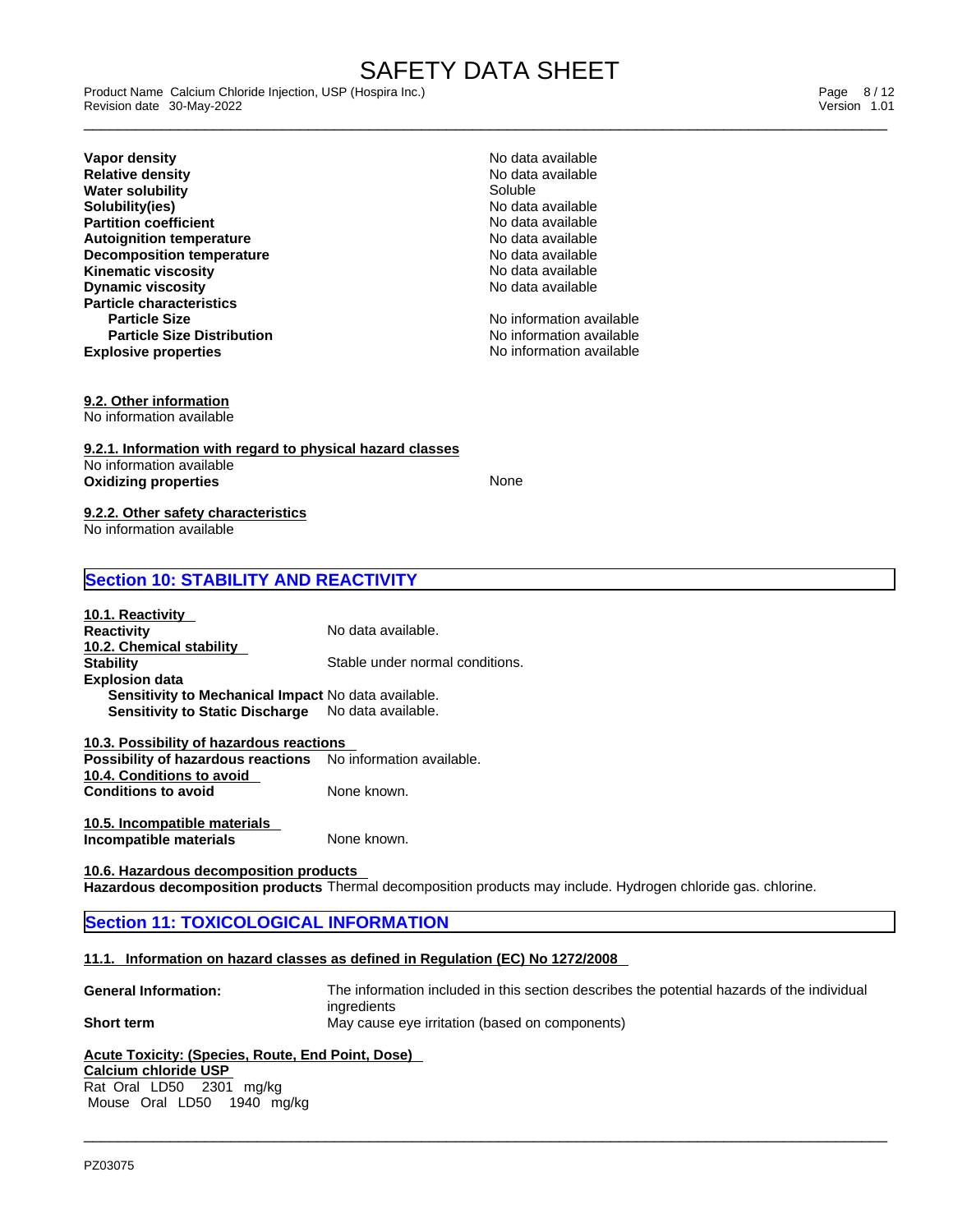| Rabbit Dermal LD50 $>$ 5000 mg/kg |                       |                         |                         |
|-----------------------------------|-----------------------|-------------------------|-------------------------|
| Sodium hydroxide                  |                       |                         |                         |
| Mouse IP LD50<br>40<br>mg/kg      |                       |                         |                         |
| Chemical name                     | Oral LD50             | Dermal LD50             | Inhalation LC50         |
| Water                             | $> 90$ mL/kg (Rat)    |                         |                         |
| Sodium hydroxide                  | $=$ 325 mg/kg (Rat)   | $= 1350$ mg/kg (Rabbit) |                         |
| + Hydrochloric Acid               | 238 - 277 mg/kg (Rat) | $>$ 5010 mg/kg (Rabbit) | $= 1.68$ mg/L (Rat) 1 h |

## **Irritation / Sensitization: (Study Type, Species, Severity)**

**Calcium chloride USP** Eye Irritation Rabbit Moderate **Sodium hydroxide** Eye Irritation Rabbit Severe Skin Irritation Rabbit Severe **+ Hydrochloric Acid** Skin irritation Severe Eye irritation Severe

| <b>Genetic Toxicity: (Study Type, Cell Type/Organism, Result)</b><br>+ Hydrochloric Acid<br>Bacterial Mutagenicity (Ames) Salmonella<br>Negative<br>In Vivo Micronucleus Rat Negative |                                                                                                        |  |  |  |
|---------------------------------------------------------------------------------------------------------------------------------------------------------------------------------------|--------------------------------------------------------------------------------------------------------|--|--|--|
| Carcinogenicity                                                                                                                                                                       | None of the components of this formulation are listed as a carcinogen by IARC, NTP or<br>OSHA.         |  |  |  |
| + Hydrochloric Acid<br><b>IARC</b>                                                                                                                                                    | Group 3 (Not Classifiable)                                                                             |  |  |  |
| 11.2. Information on other hazards<br>11.2.1. Endocrine disrupting properties<br><b>Endocrine disrupting properties</b>                                                               | No information available.                                                                              |  |  |  |
| 11.2.2. Other information<br>Other adverse effects                                                                                                                                    | No information available.                                                                              |  |  |  |
| <b>Section 12: ECOLOGICAL INFORMATION</b>                                                                                                                                             |                                                                                                        |  |  |  |
| <b>Environmental Overview:</b>                                                                                                                                                        | Environmental properties have not been investigated. Releases to the environment should<br>be avoided. |  |  |  |
| 12.1. Toxicity                                                                                                                                                                        |                                                                                                        |  |  |  |
| 12.2. Persistence and degradability                                                                                                                                                   |                                                                                                        |  |  |  |
| Persistence and degradability                                                                                                                                                         | No information available.                                                                              |  |  |  |
| 12.3. Bioaccumulative potential                                                                                                                                                       |                                                                                                        |  |  |  |
| <b>Bioaccumulation</b>                                                                                                                                                                | No information available.                                                                              |  |  |  |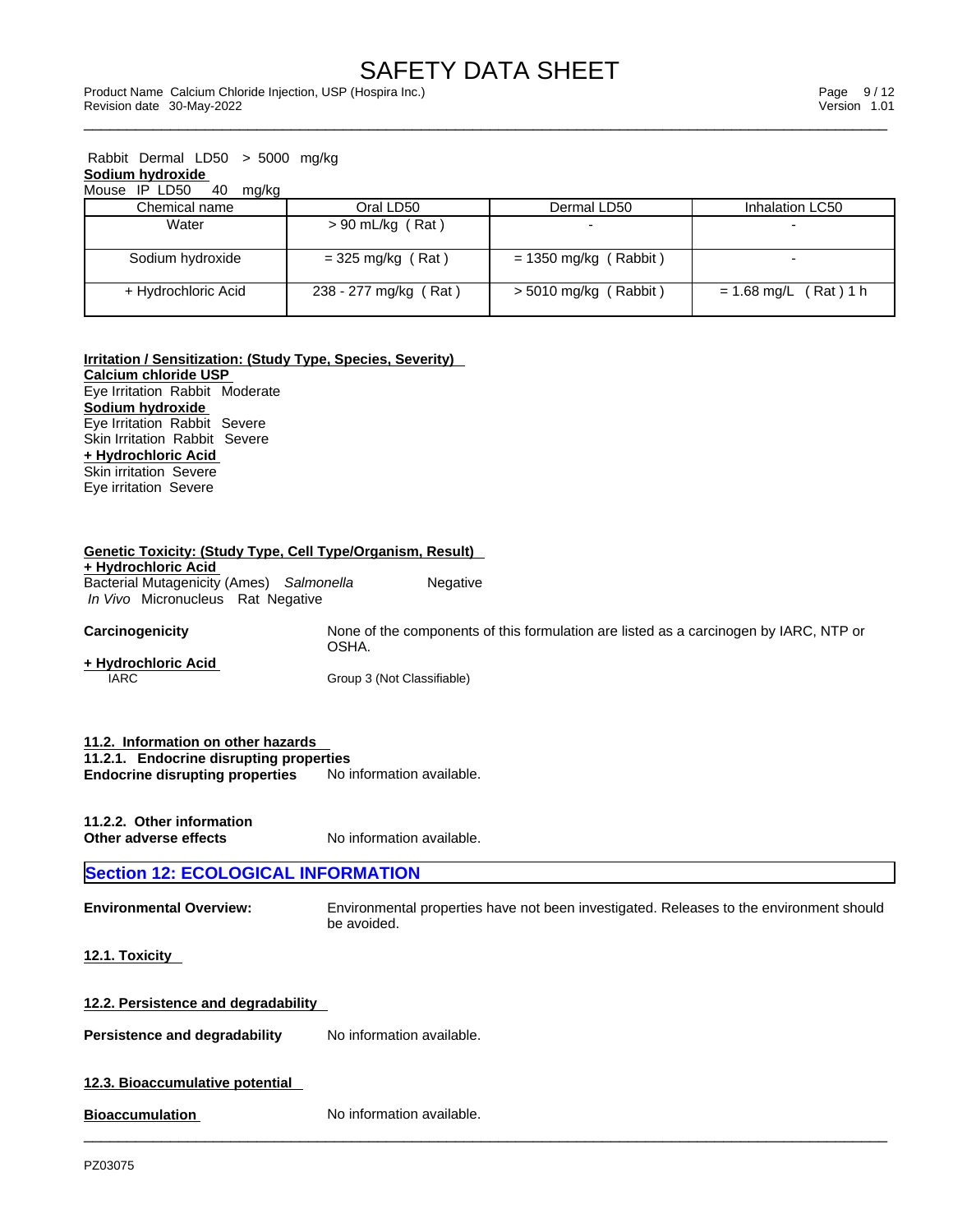\_\_\_\_\_\_\_\_\_\_\_\_\_\_\_\_\_\_\_\_\_\_\_\_\_\_\_\_\_\_\_\_\_\_\_\_\_\_\_\_\_\_\_\_\_\_\_\_\_\_\_\_\_\_\_\_\_\_\_\_\_\_\_\_\_\_\_\_\_\_\_\_\_\_\_\_\_\_\_\_\_\_\_\_\_\_\_\_\_\_\_\_\_ Product Name Calcium Chloride Injection, USP (Hospira Inc.) Page 10 / 12 Revision date 30-May-2022 Version 1.01

#### **12.4. Mobility in soil**

**Mobility in soil** No information available.

### **12.5. Results of PBT and vPvB assessment**

**PBT** and **vPvB** assessment No information available.

| Chemical name       | PBT and vPvB assessment                             |
|---------------------|-----------------------------------------------------|
| Sodium hydroxide    | The substance is not PBT / vPvB PBT assessment does |
|                     | not apply                                           |
| + Hydrochloric Acid | The substance is not PBT / vPvB PBT assessment does |
|                     | not apply                                           |

## **12.6. Endocrine disrupting properties**

**Endocrine disrupting properties** No information available.

#### **12.7. Other adverse effects**

No information available.

## **Section 13: DISPOSAL CONSIDERATIONS**

#### **13.1. Waste treatment methods**

Dispose of waste in accordance with all applicable laws and regulations. Member State specific and Community specific provisions must be considered. Considering the relevant known environmental and human health hazards of the material, review and implement appropriate technical and procedural wastewater and waste disposal measures to prevent occupational exposure and environmental release. It is recommended that waste minimization be practiced. The best available technology should be utilized to prevent environmental releases. This may include destructive techniques for waste and wastewater.

## **Section 14: TRANSPORT INFORMATION**

## **The following refers to all modes of transportation unless specified below.**

Not regulated for transport under USDOT, EUADR, IATA, or IMDG regulations.

## **Section 15: REGULATORY INFORMATION**

## **15.1. Safety, health and environmental regulations/legislation specific for the substance or mixture**

**Water** 

**CERCLA/SARA Section 313 de minimus %** Not Listed<br> **California Proposition 65** Not Listed **California Proposition 65**<br> **TSCA** Present **TSCA** Present **EINECS** 231-791-2 **AICS** Present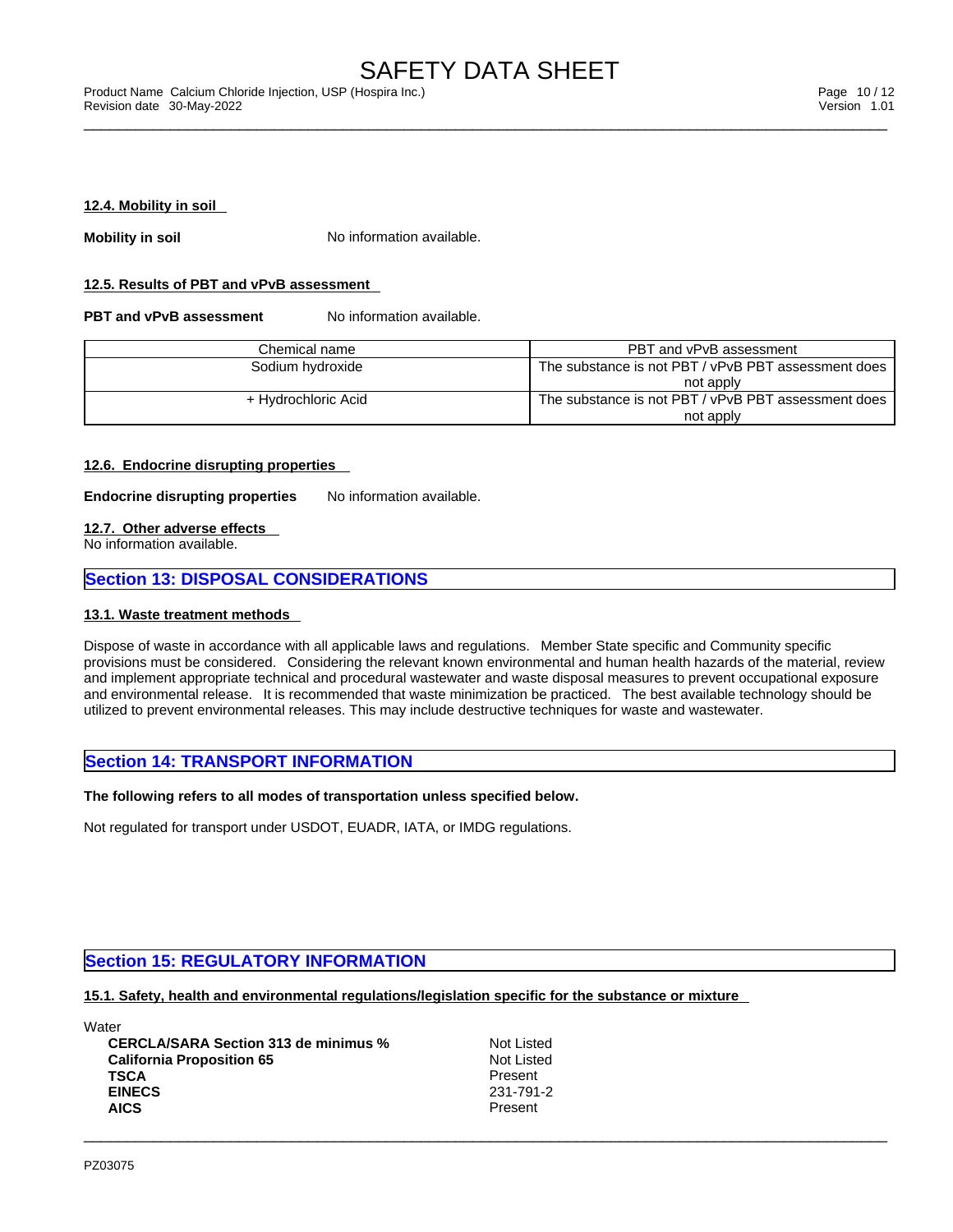\_\_\_\_\_\_\_\_\_\_\_\_\_\_\_\_\_\_\_\_\_\_\_\_\_\_\_\_\_\_\_\_\_\_\_\_\_\_\_\_\_\_\_\_\_\_\_\_\_\_\_\_\_\_\_\_\_\_\_\_\_\_\_\_\_\_\_\_\_\_\_\_\_\_\_\_\_\_\_\_\_\_\_\_\_\_\_\_\_\_\_\_\_ Product Name Calcium Chloride Injection, USP (Hospira Inc.) Page 11 / 12 Revision date 30-May-2022 Version 1.01

| Calcium chloride USP                                    |            |
|---------------------------------------------------------|------------|
| <b>CERCLA/SARA Section 313 de minimus %</b>             | Not Listed |
| <b>California Proposition 65</b>                        | Not Listed |
| <b>EINECS</b>                                           | Not Listed |
| <b>AICS</b>                                             | Present    |
| Sodium hydroxide                                        |            |
| <b>CERCLA/SARA Section 313 de minimus %</b>             | Not Listed |
| <b>Hazardous Substances RQs</b>                         | 1000 lb    |
| <b>California Proposition 65</b>                        | Not Listed |
| TSCA                                                    | Present    |
| <b>EINECS</b>                                           | 215-185-5  |
| <b>AICS</b>                                             | Present    |
| <b>Standard for Uniform Scheduling of Medicines and</b> | Schedule 5 |
| <b>Poisons (SUSMP)</b>                                  | Schedule 6 |
| + Hydrochloric Acid                                     |            |
| <b>CERCLA/SARA Section 313 de minimus %</b>             | $1.0 \%$   |
| <b>Hazardous Substances RQs</b>                         | 5000 lb    |
| <b>California Proposition 65</b>                        | Not Listed |
| TSCA                                                    | Present    |
| <b>EINECS</b>                                           | 231-595-7  |
| <b>AICS</b>                                             | Present    |
| Standard for Uniform Scheduling of Medicines and        | Schedule 5 |
| <b>Poisons (SUSMP)</b>                                  | Schedule 6 |
|                                                         |            |

#### **European Union**

Take note of Directive 98/24/EC on the protection of the health and safety of workers from the risks related to chemical agents at work

## **Authorizations and/or restrictions on use:**

This product does not contain substances subject to authorization (Regulation (EC) No. 1907/2006 (REACH), Annex XIV) This product does not contain substances subject to restriction (Regulation (EC) No. 1907/2006 (REACH), Annex XVII)

| Chemical name                   | Restricted substance per REACH | Substance subject to authorization per |
|---------------------------------|--------------------------------|----------------------------------------|
|                                 | Annex XVII                     | <b>REACH Annex XIV</b>                 |
| Sodium hydroxide - 1310-73-2    | Use restricted. See item 75.   |                                        |
| + Hydrochloric Acid - 7647-01-0 | Use restricted. See item 75.   |                                        |

## **Persistent Organic Pollutants**

Not applicable

#### **Ozone-depleting substances (ODS) regulation (EC) 1005/2009** Not applicable

| nome<br>⊃nemical r<br>name                     | requirements<br>tons)<br>วwer-tier | (tons)<br>, requirements<br>™∃lle.<br>uooer |
|------------------------------------------------|------------------------------------|---------------------------------------------|
| 7647-0.<br>hloric<br>Acid<br>$\mathbf{v}$<br>. | ້                                  | 250                                         |

| Chemical name i                 | EU<br>- Biocides                                            |
|---------------------------------|-------------------------------------------------------------|
| + Hydrochloric Acid - 7647-01-0 | (Product-type 2: Disinfectants and algaecides not intended) |
|                                 | for direct application to humans or animals                 |

 **Legend:** 

 **TSCA** - United States Toxic Substances Control Act Section 8(b) Inventory

 **EINECS/ELINCS** - European Inventory of Existing Chemical Substances/European List of Notified Chemical Substances  **AICS** - Australian Inventory of Chemical Substances